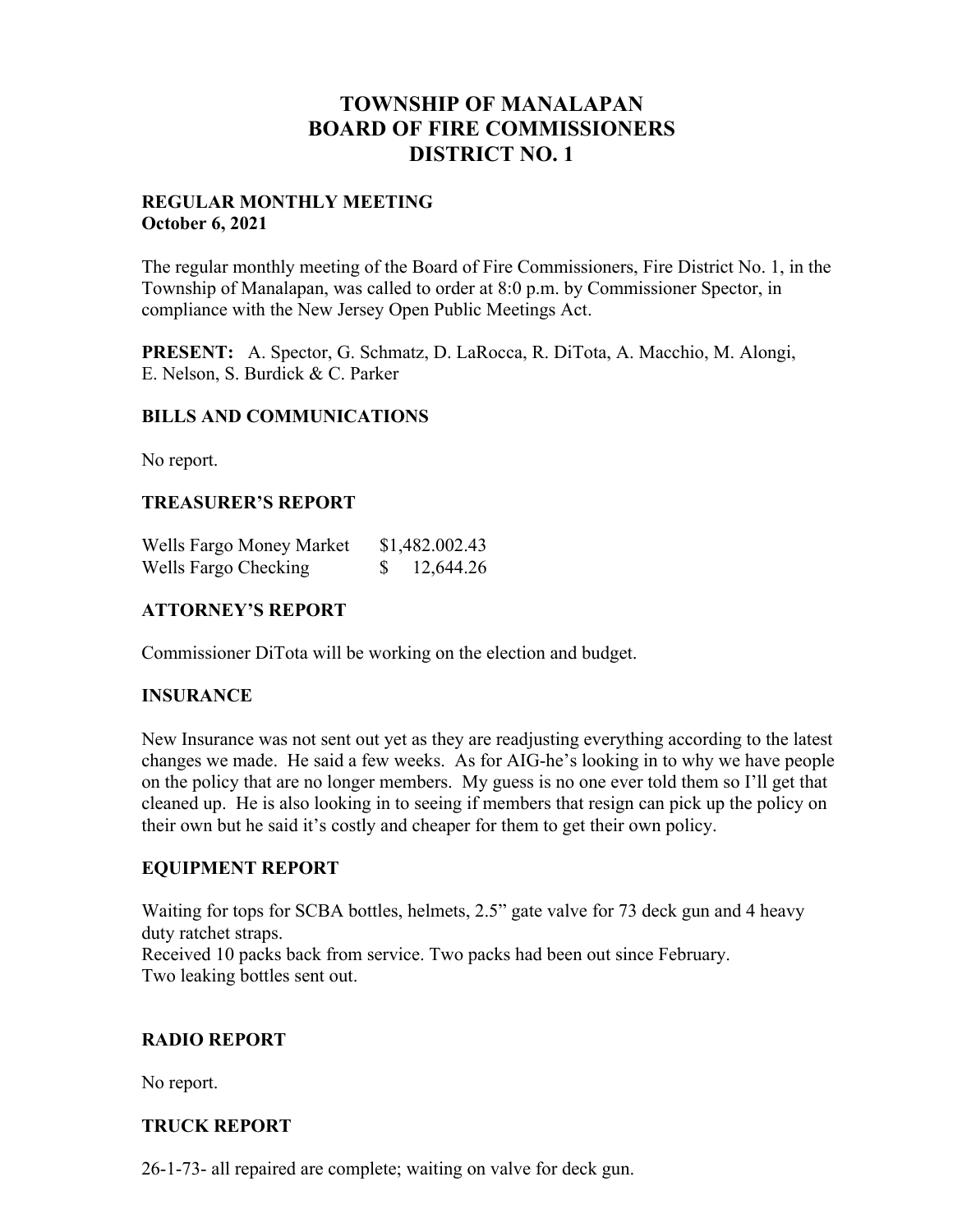26-1-91 – still waiting to hear back from Pierce. 26-1-90 – ladder passed testing; Fire & Safety adjusted some gauges. Holmatro tool out for repair.

## **CHIEF'S REPORT**

Had 57 calls for the month of September. Physicals are ongoing with October 31<sup>st</sup> deadline. Waiting on date for gear sizing. Rescinding \$2,000 for 8-hour rope course; will attempt in 2022. Need \$1,790 to purchase fire prevention materials. Would like to purchase 4 SEEK TIC's - \$2,595 a set. Would like to purchase an mPower Calibration Machine for \$904.

## **MEMBERSHIP REPORT**

No report.

## **ASSOCIATION REPORT**

Shed roof is repaired. Dinner dance is March 12, 2022. Fire Company has agreed to pay \$5,000 towards repairs to the Satellite such as the dishwasher and blinders. Fire Company is doing an apparel order and looking to see if the Commissioners could purchase jackets.

## **TRUSTEES' REPORT**

No report.

### **OLD BUSINESS**

See attached.

### **NEW BUSINESS**

Commissioner Schmatz made a motion to pay all vouchers; this was seconded by Commissioner Macchio. All voted aye.

Commissioner Schmatz made a motion not to exceed \$340.10 for lights for the trailer; this was seconded by Commissioner Spector. All voted aye.

Commissioner LaRocca made a motion for \$1,800 to purchase fire prevention materials; this was seconded by Commissioner DiTota. All voted aye.

Commissioner LaRocca made a motion for \$904 to purchase an mPower Calibration machine; this was seconded by Commissioner DiTota. All voted aye.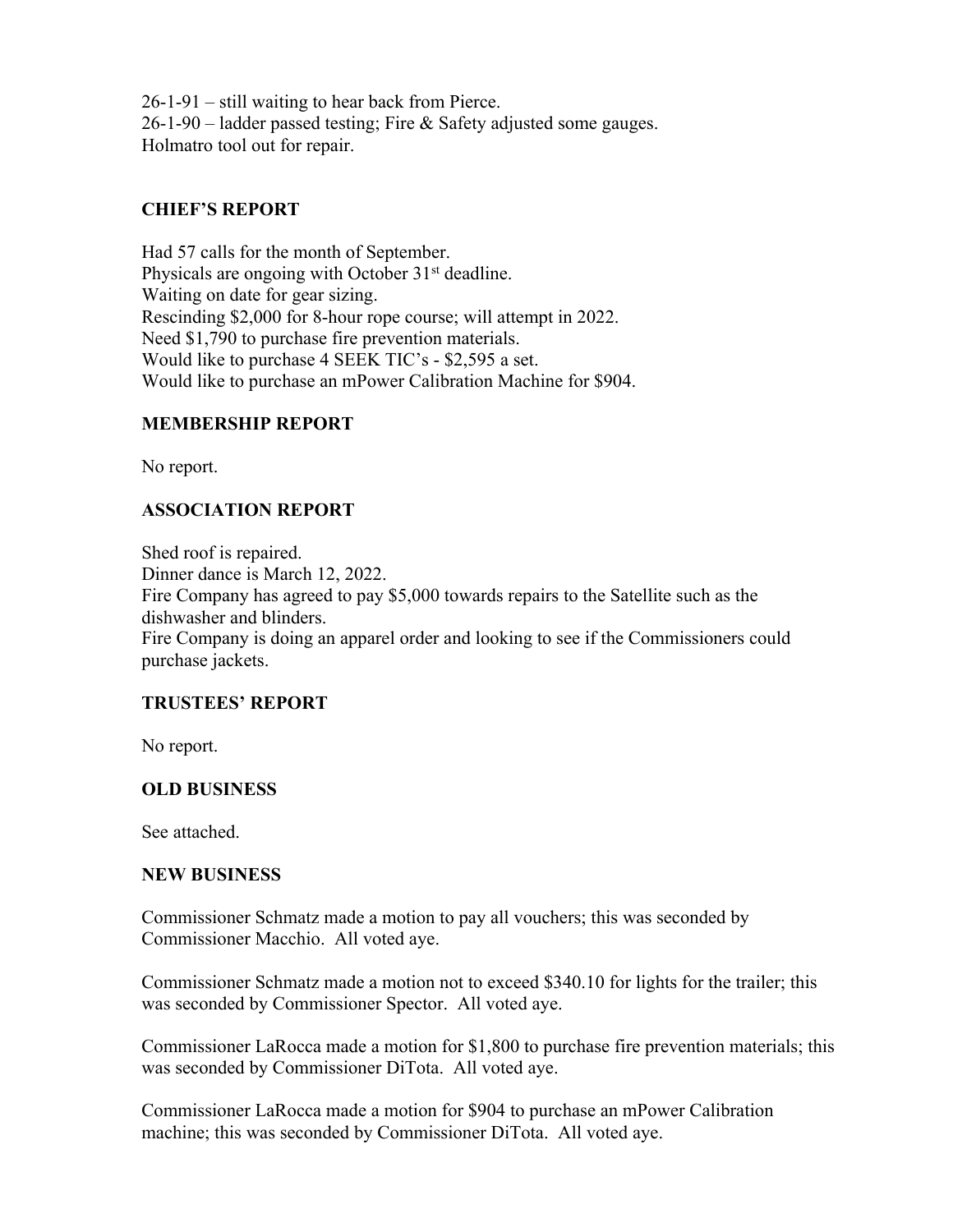Commissioner LaRocca made a motion for \$250 to purchase hydrant bags; this was seconded by Commissioner DiTota. All voted aye.

Commissioner Spector made a motion not to exceed \$5,450 to purchase 2 TIC's for 90 and 91; this was seconded by Commissioner Macchio. All voted aye.

Meeting opened to the public at 8:55 p.m.

A motion was made by Commissioner Spector to adjourn; it was seconded by Commissioner LaRocca and all voted aye.

Meeting adjourned at 8:57 p.m.

 Respectfully submitted, George Schmatz, Treasurer